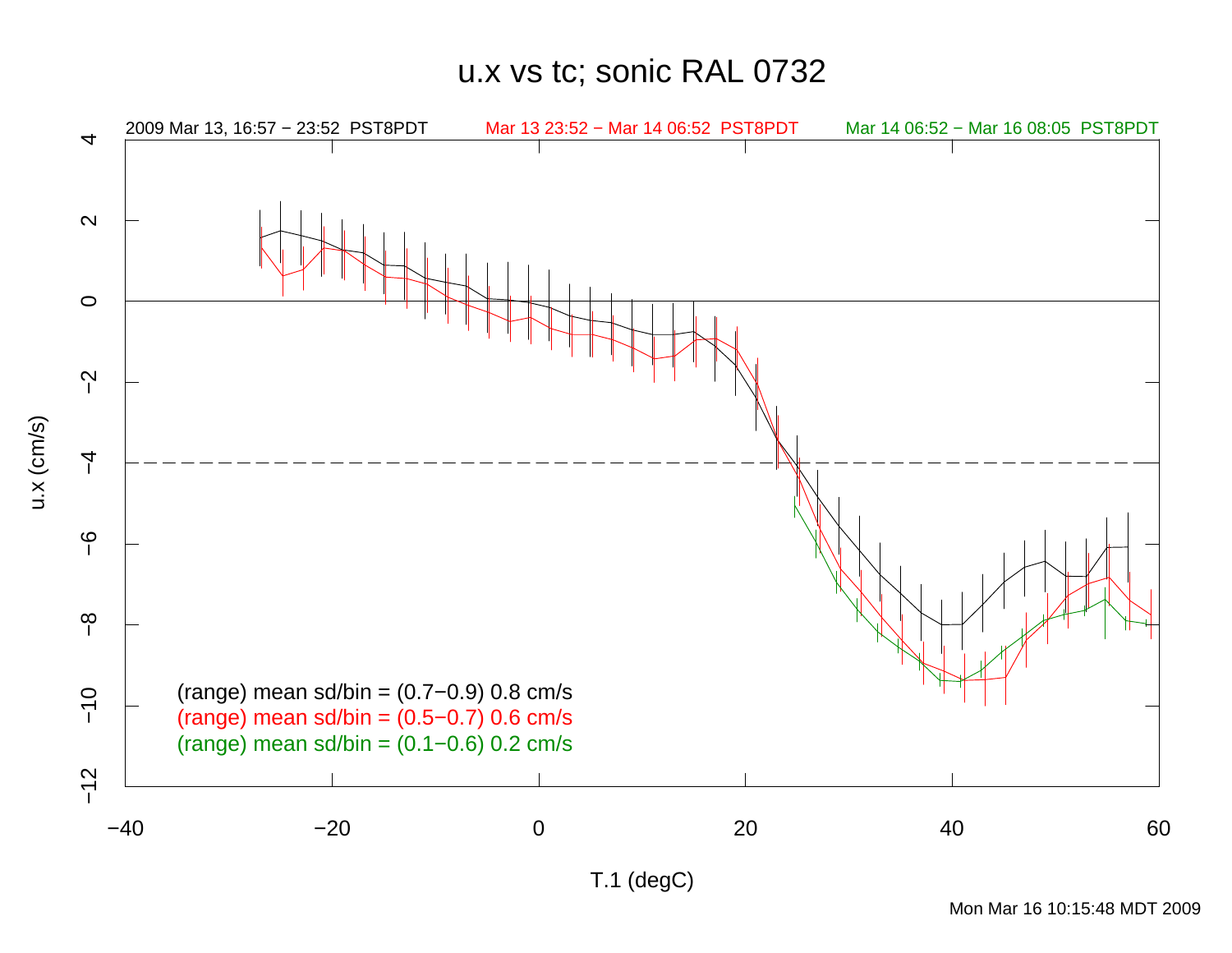## u.y vs tc; sonic RAL 0732



Mon Mar 16 10:15:58 MDT 2009